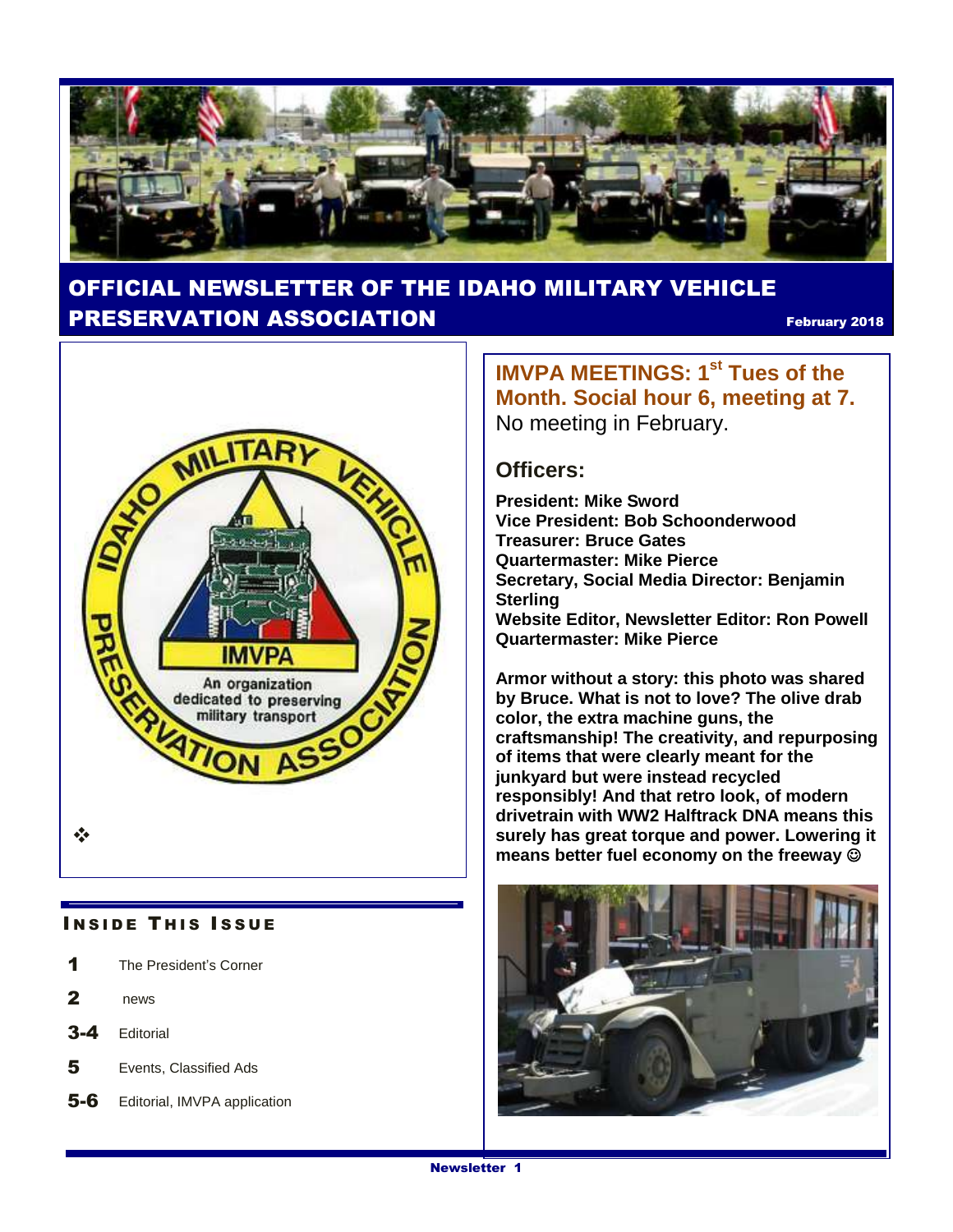## **Meetings:**

### **February: No scheduled meeting**.

**March Meeting:** Bruce Gates Towing in Nampa: Agenda is to plan the Annual Military Show.

**April Meeting:** Agenda is discuss upcoming events. Would anyone like to volunteer to host the meeting at their place?

## **It was in the news…**

#### **- The IMVPA annual military show and swap meet is going to happen! The dates are set for JUNE 23-24th .**

**-** Department of Corrections. We are told that for some reason Idaho has a lot of Airborne Converto Trailers. Many members just don't bring them out or they are used at the house and ranch for their utility and are unrestored. The Markers recently purchased an original model from Dick B, our WW2 member. Mrs. Marker noted that she is the true craftsman in the family who makes the restoration happen. They plan to restore it over the winter. We need to see pictures or it didn't happen! -we now have a Quartermaster. What does that mean to you? Well now you can get quick access to T-shirts, stickers, club swag, etc. Just reach out to Mike P and he will HOOK YOU UP!

- **Wanted**: your newsletter articles, pictures, or editorials. Send them to Ron. I RARELY GET ANYTHING! SEND THEM TO ME. NO, REALLY!

- Post cards for annual dues are going out. As a reminder, your dues are due. So do your due diligence and pay your dues. Dude.

- The IMVPA is alive and well on Facebook! Go check it out and like the page.

-In April the US Army Reserve will celebrate its 109<sup>th</sup> year in service. Compare that the US Marine Corps which was founded in 1775. The US Army was also founded in 1775. But a history professor told me once that the USMC didn't really do anything until decades later and they were so small they didn't account for much. He was retired Army by the way.



Spotted. You don't have to go far to see WW2 relics, even in the US. This is one of 5 observation towers in Delaware, built to defend the coast line between WW1 and WW2. This pic was taken last summer on a family vacation.



The real life Rosie the Riveter, Naomi Parkey Fraley, passed away at age 96. Until the last few years she was denied her fame as no one knew who the real Rosie the Riveter was.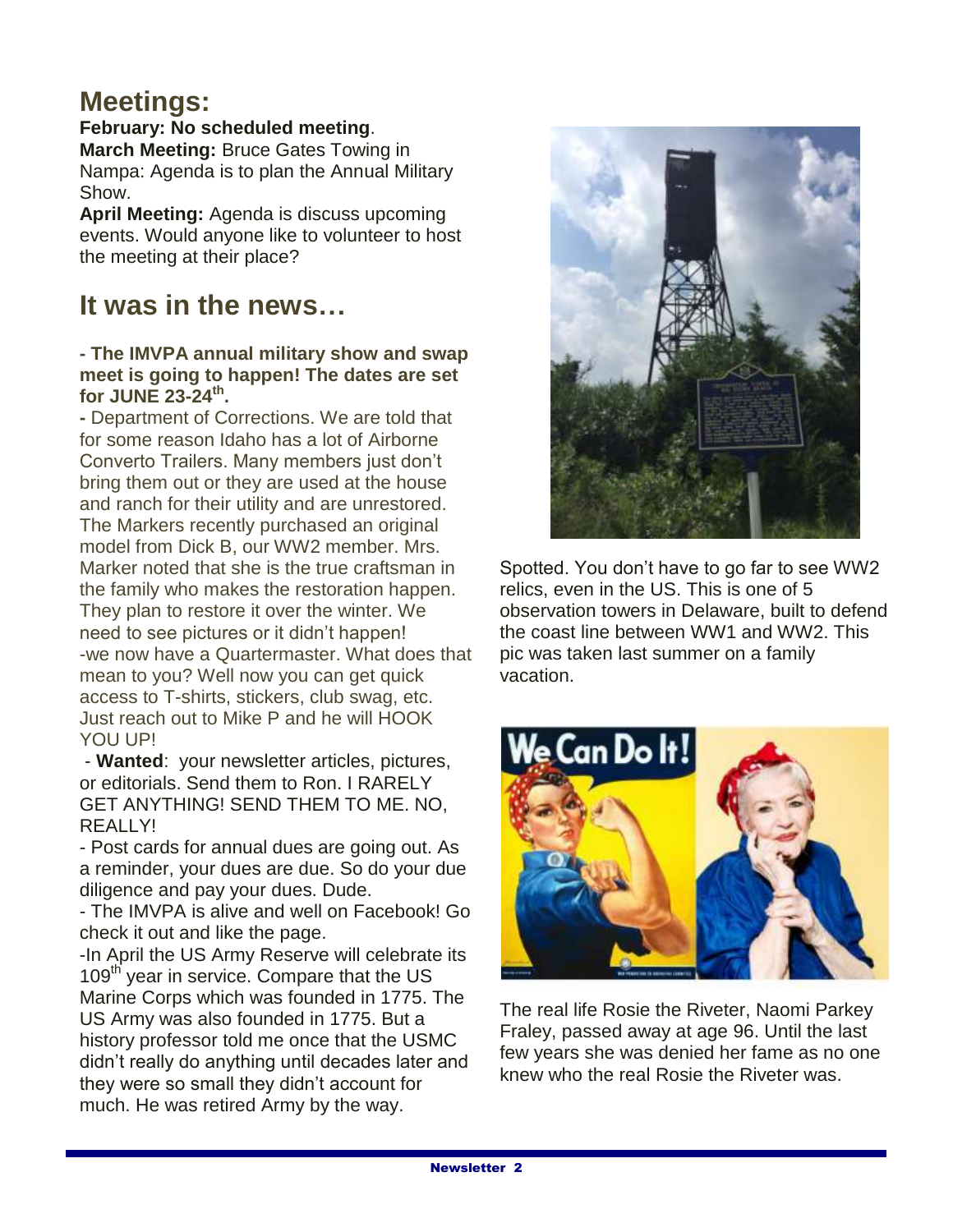## **Bruce's corner by Bruce Gates**

 This first picture is of an M24 A1 gun mount that I just finished painting for Joe Perry. The mount was originally intended for the <sup>3</sup>/<sub>4</sub> ton WC 51 and WC52, but saw a lot of use in M37's later as I have one in my M37 mounting a light barrel M2 Browning.

 Joe Perry is a new member. I met him last year at a car show as he was interested in finding a military vehicle. Dick Bengoechea had his M37 for sale so I got the two of them together. It became interesting after that.

 In WWII Dick Bengoechea was in the 116th Cav and was wounded. Some time after he was out he found an M37 that came from the 116th Cav at Gowen Field. His wife bought the truck for him as a birthday present. He had it for several years and sold it. A few years ago the truck came up for sale again and Dick repurchased it. I tuned it for him and did quite a bit of work on it so he could drive it in parades and such.

 Now when Dick decides to sell the truck along comes Joe Perry who also retired from the 116th Cav and bought the truck from Dick so the truck has stayed most of its entire life with members of the 116th Cav.

 I've been helping Joe get the truck in good shape so he can use it as his daily driver. And use it he does. Almost no one puts as many miles on an MV as Joe or uses it in all weather. Now it's going to get a live heavy barrel M2 mounted on it and maybe a new paint job next year.

The picture is of a gasoline block heater that is part of a G249 personnel heater kit for M series vehicles. Mike Breshears found several of these NOS. They were to be mounted on a frame rail of an M series vehicle and heated and circulated the engine coolant; Interesting and rare item.

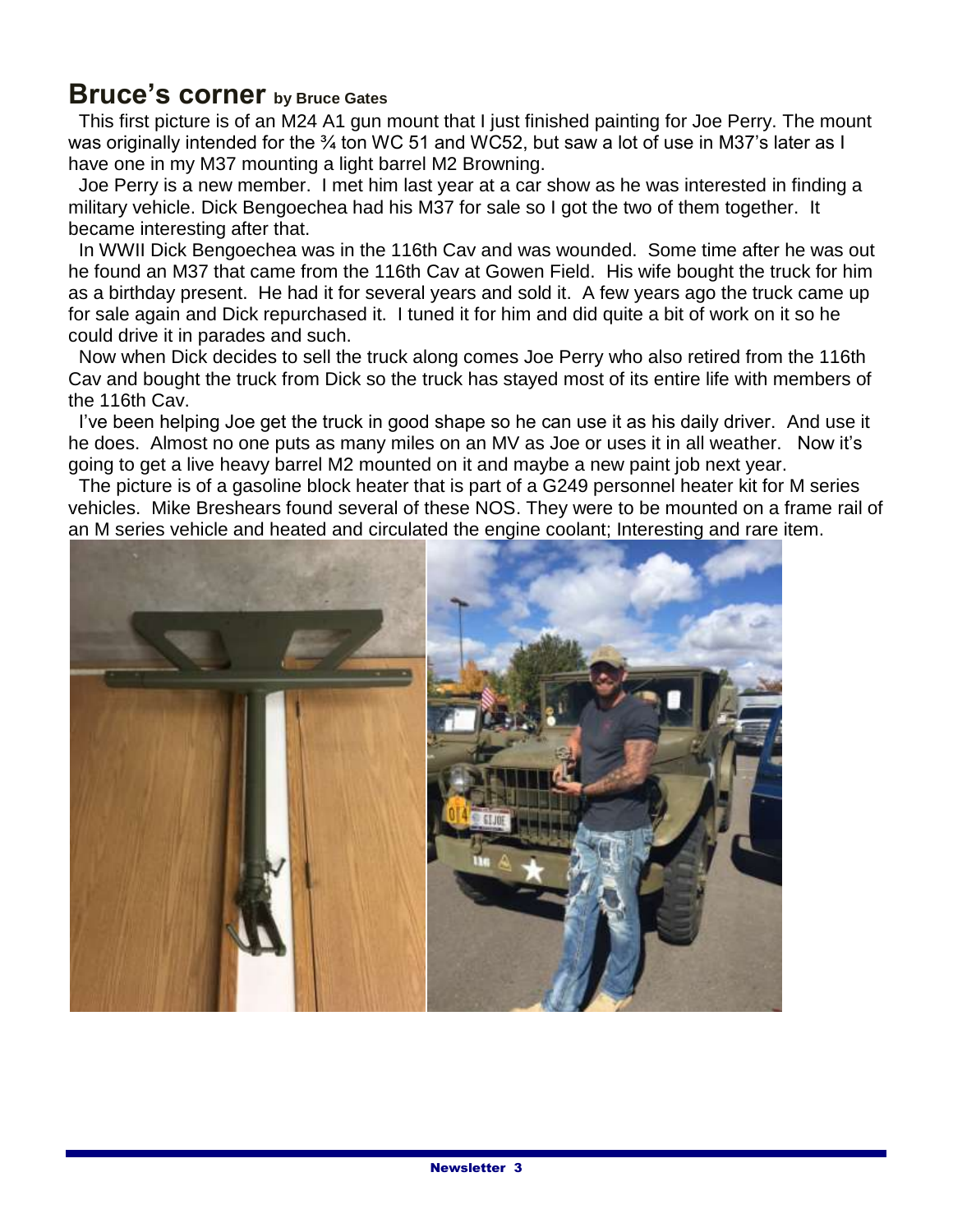

Editors note: Members ask about Dick B all the time. While he doesn't attend meetings anymore, he is an IMVPA #1 life member and one of the founders. He's in his 90s and has trouble leaving the house. Some members who are very close stop to visit with him from time to time. In this photo he shared his purple heart medal with us at one of the last meetings he was able to attend. It's said he was injured when a Messerschmitt ME109 dropped a bomb nearby. Dick woke up in an Army Hospital days later.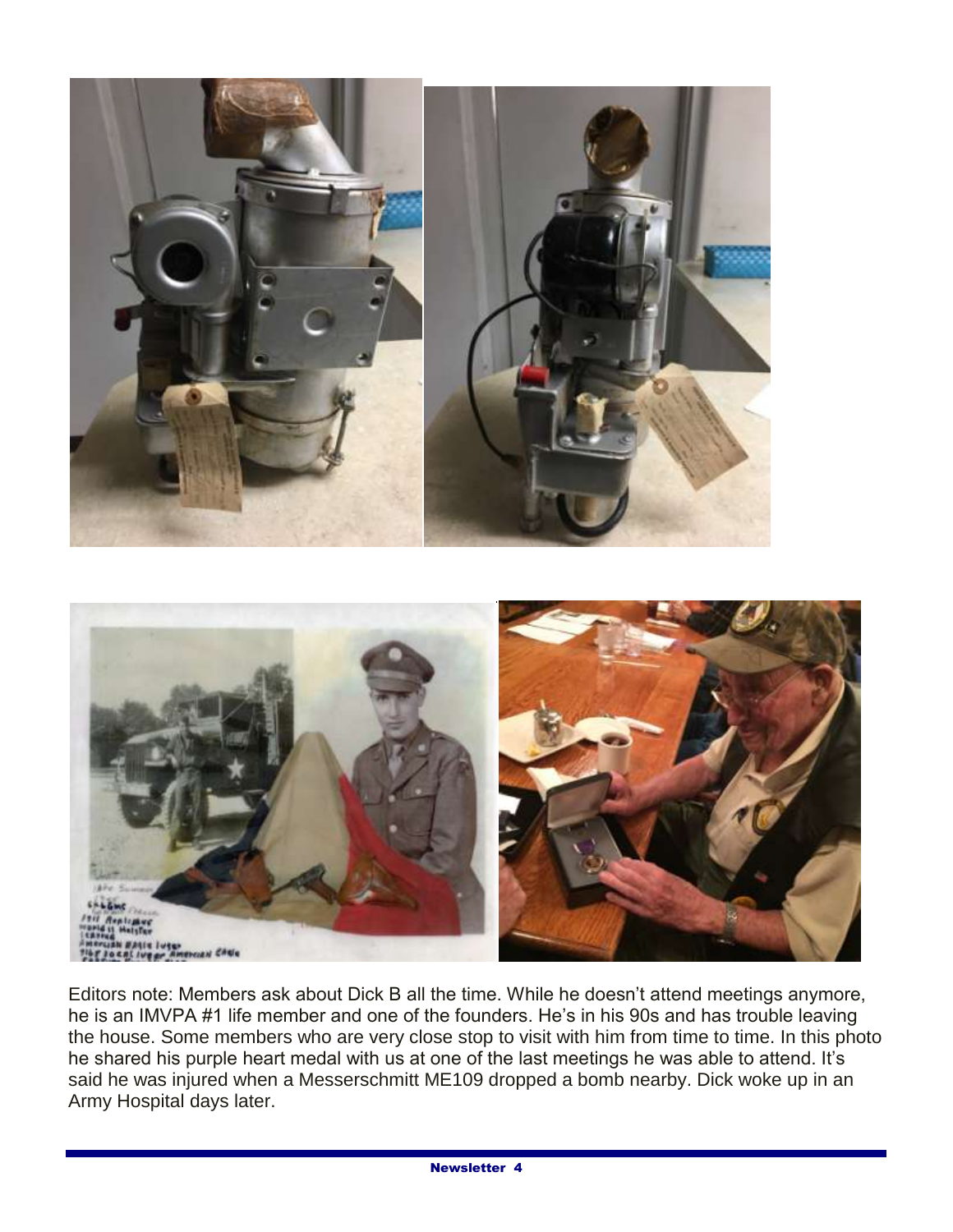# **UPCOMING EVENTS Idahomvpa.org**

**- Memorial Day Ceremony at Kohler Lawn.** Monday May 28th at 10AM. Members should arrive NLT 9AM to set up. **- Annual IMVPA Military Show and Swap Meet,**, June 23rd -  $24<sup>th</sup>$ . The location is the Harley Davidson Dealership in Meridian. Planning is ongoing. If you want to be part of the planning committee, please let us know ASAP.

# **Meeting Minutes Jan 2018 by VP Bob S**

President Ron P opens the meeting and passes around the sign in roster. There were 13 members present. The treasurers report was given by Bruce. Past events were discussed, along with improves and sustains of each. Events included Gary's Automotive, the Holiday Social, the Veterans Day Parade, Gowen Thunder Air Show. Each



event was deemed successful and should be retained on the calendar for 2018. Mike B noted that the Warhawk museum purchased a halftrack and there may be more events with them in 2018. Ron briefed IMVPA members about Idaho not issuing titles to vehicles newer than 1967.

Brief discussion about the Military Show and that a committee needs to be formed ASAP for planning. Wayne B is the POC for vendors and was asked to reach out now to contact them to invite them back. Barry M is the POC for the Harley Davidson dealership. Stan noted he will help where needed. Elections: Ron stated he has to step down due to military orders taking him out of state for the year. There was lively discussion about officers. Elections were then held. New officers are Mike Sword President. All others were retained in position.

.

#### **LOCAL CLASSIFIED ADS**

**Wanted**: CJ3B windshield. Call Justin at 208-863-5901

**Wanted**: M100 Pintle ring for trailer. Interested in what you have. Call Mike 208-891-108. **Wanted:** GPW or MB steering shaft, complete, with shaft, horn button and tube. Email

johnsamschulz@yahoo.com

**For Sale:** beautiful and complete 1943 ¾ ton WC57; European return, 100% restored, full radios and winch, 4 wheel disk brake conversion. Asking 42k OBO. Call Fred 208-908-7966.

**Having trouble titling your HMMWV in your state**? We may be able to help !! Please e-mail as much information about your problem as possible and let us know is you will participate in a Class Action lawsuit (not required ) if so e mail [hmmwvowner@gmail.com](mailto:hmmwvowner@gmail.com) ❖

# **Editorial: 101st Airborne Museum Tour By Ron**

I stopped at Fort Campbell for a trip to the 101<sup>st</sup> Airborne Museum. It turned out the Don F Pratt Museum was closed for renovations but a temporary display was set up at the Dreyer Field House. We were told this was an original WW2 building.

 The museum had very little on display, at least on the inside. There were some interesting artifact displays but I suspect it was only a small fraction of what is available. Outside the building there numerious vehicle and aircraft displays. This armor looked to be recently done, and was obviously painted the exact same color. There was a beautiful C47, and a number of Vietnam era aircraft as well.

 A stop at the gift shop meant a long conversation with one of the staff. She was compelled to tell us her life story in the military. She was a retired Sergeant Major who traveled the world and settled down nearby.